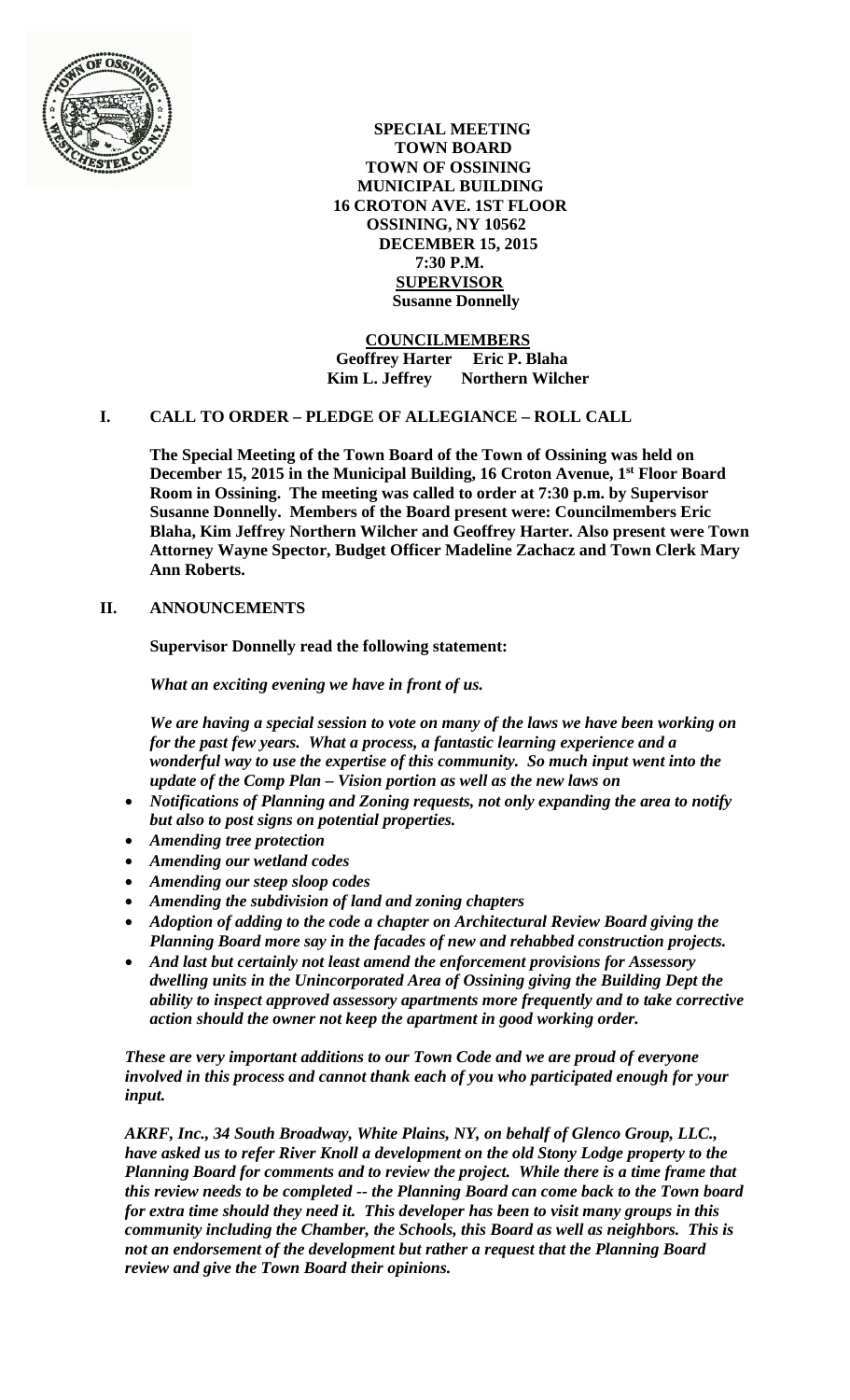*We will also be appointing Victoria Cafarelli, of Ossining as the Part time confidential secretary for the Supervisor. We will be having Victoria start now so that she is prepared for the new year. This is Supervisor-elect Levenberg's choice and after spending some time with her along with Maddi I truly believe she will be an asset to the office during the transition and beyond. Her experiences in other municipalities as well as her passion for municipal government and her desire to serve her community are refreshing. Maddi will continue the outstanding job she does every day and with the assistance of Victoria - the Supervisor's office will be second to none. Supervisor-elect Levenberg will be able to get acclimated and I foresee these three women starting new projects, focusing on new grant opportunities as well as staying on top of the current grants we have received along with the day to day workload they will be handing every day* 

# **III. PUBLIC COMMENT ON AGENDA ITEMS-None**

# **IV. BOARD RESOLUTIONS**

# **A.Adoption of Negative Declaration in Connection with Comprehensive Plan Amendments and Local Laws #5 through #10 of 2015**

**Councilmember Wilcher moved and it was seconded by Councilmember Harter that the following be approved:**

**WHEREAS, the Town Board of the Town of Ossining has been considering the adoption of amendments to the Town Comprehensive Plan as well as the adoption of proposed Local Laws #5 through #10 of 2015 (the "Proposed Action"); and**

**WHEREAS, in accordance with the requirements of the New York State Environmental Quality Review Act (SEQRA), the Town Board is the only Involved Agency with respect to the Proposed Action and is therefore the Lead Agency; and**

**WHEREAS, the Town Board has had a Full Environmental Assessment Form prepared in connection with the Proposed Action by Frederick P. Clark Associates, Inc., the Town's Planning Consultants.** 

# **NOW, THEREFORE, BE IT RESOLVED, AS FOLLOWS:**

- **1. The Town Board hereby adopts and incorporates the recitations and statements set forth above as if fully set forth and resolved herein.**
- **2. After conducting a "hard look" at the Full Environmental Assessment Form and other materials related to the Proposed Action, the Town Board hereby adopts the attached Negative Declaration for the reasons stated therein, thereby finding that the Proposed Action will have no significant adverse impact upon the environment and thereby ending the SEQRA process.**
- **3. The Town Board hereby directs the Supervisor to sign the Negative Declaration on page 2 of the form in the space provided and to have the Declaration filed with the New York State Department of Environmental Conservation's Environmental Notice Bulletin.**

**Motion Carried: Unanimously**

# **B. Resolution to Adopt Amendments to Vision Portion of Town Comprehensive Plan**

**Councilmember Jeffrey moved and it was seconded by Councilmember Harter that the following be approved:**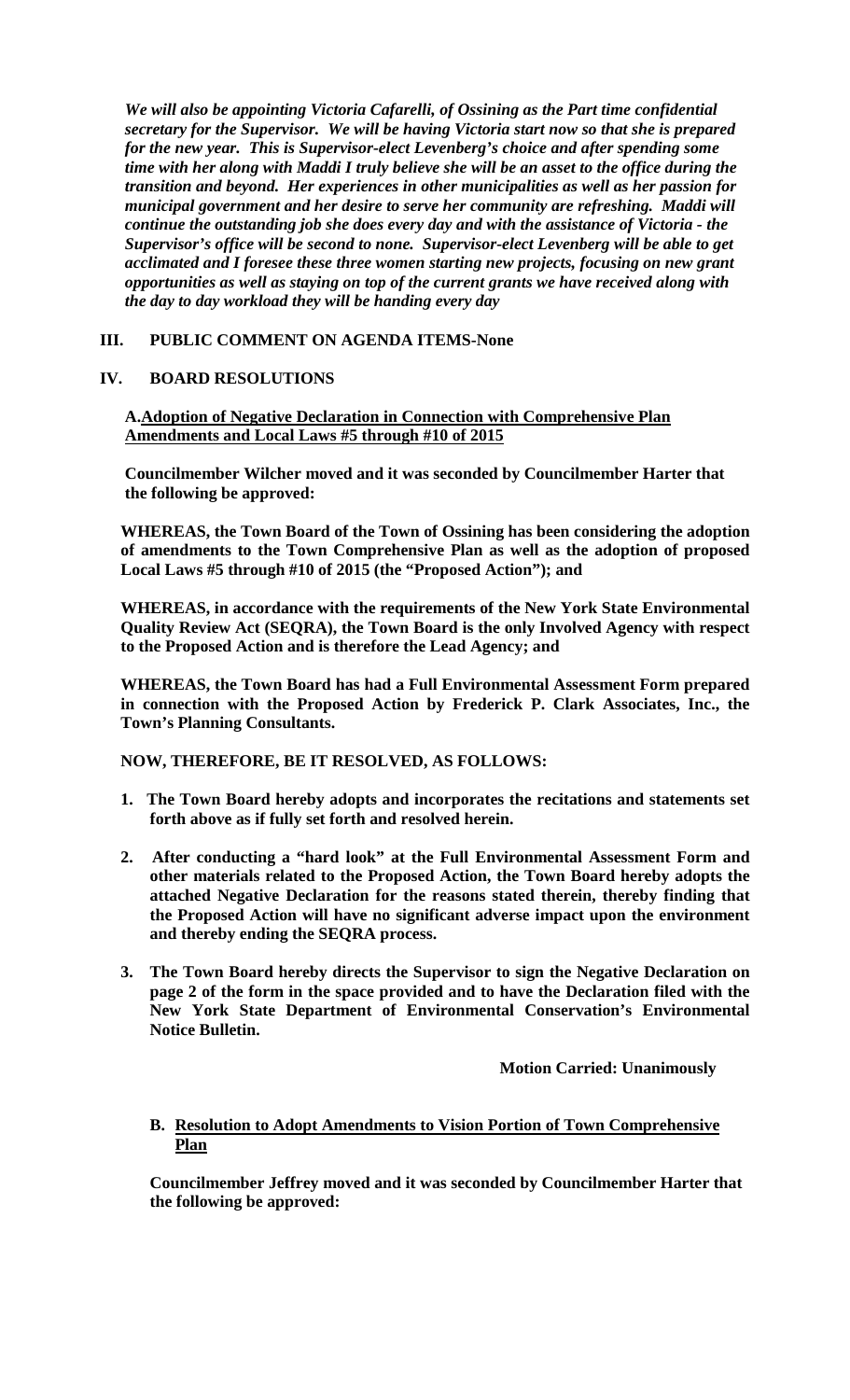**Whereas, the Town of Ossining, pursuant to section 272 – a of the New York State Town Law adopted a Comprehensive Plan in 2002, following extensive public participation; and**

**Whereas, pursuant to section 272 – a of the New York State Town Law, the Town of Ossining commenced proceedings to review and amend, where appropriate, certain existing provisions of the adopted Comprehensive Plan consisting of the "Vision Statement" portion of the Comprehensive Plan; and**

**Whereas, the Town of Ossining as duly noticed and held a public hearing on the proposed amendments on July 14th, 2015 (adjourned), and re-opened on September 1st, 2015, following the procedures set forth in the Town Law, following extensive public participation procedures for Comprehensive Plan amendments adopted by the Town; and**

**Whereas, the Town has complied with all the requirements set forth in SEQRA, and determined that the proposed amendments to the Comprehensive Plan will have no negative environmental impacts;**

**Now, Therefore, Be It Resolved, that the Town hereby approves and adopts the amendments to the comprehensive Plan in the form attached hereto.**

**Motion Carried: Unanimously**

#### **C. Adoption of Local Law #5 of 2015- "Amending Notification Provisions of the Town Code"**

**Councilmember Wilcher moved and it was seconded by Councilmember Harter that the following be approved:**

**WHEREAS, the Town Board of the Town of Ossining has been considering the adoption of a proposed local law entitled "Amending the Notification Provisions of the Town Code" which law would amend the notification provisions of sections 200- 31., 200-46.A, 200-48A, 200-49B, 200-50.C(5), 200-52C, of The Zoning Code, sections 176-5E, 176-6 F, 176-7E, 176-11.1 of the Subdivision of Land Chapter, sections 105- 7B, 105-7D of The Freshwater Wetlands, Watercourses and Water Body Protection Chapter, sections 167-11E, 167-11G of the Steep Slope Protection Chapter, and sections 180-80F and 183-10G of the Tree protection Chapter of the Town of Ossining; and**

**WHEREAS, in accordance with New York State Law, and after having provided all requisite notice thereunder, the Town Board conducted a Public Hearing on Introductory Local Law No. 5-2015 entitled "Amending the Notification Provisions of the Town Code" on September 1, 2015 and which hearing was continued on the following dates September 8, 2015, September 22, 2015, October 13, 2015, October 27, 2015 and November 10, 2015 at 7:30 p.m. at the Birdsall/Fagan Police Court Facility, 86-88 Spring Street, Ossining, New York during which the public had the opportunity to be heard on such proposed local law; and** 

**NOW, THEREFORE, BE IT RESOLVED, that the Town Board of the Town of Ossining hereby adopts Local Law No. 5-2015, entitled "Amending the Notification Provisions of the Town Code" with such adoption to take effect as set forth in said Local Law and as otherwise required by law; and** 

**BE IT FURTHER RESOLVED, that the Town Board directs said Local Law No. 5- 2015 to be filed and/or distributed in accordance with applicable law.** 

> **Roll Call Vote: 5-0-0 Ayes: Jeffrey, Wilcher, Blaha, Harter & Donnelly**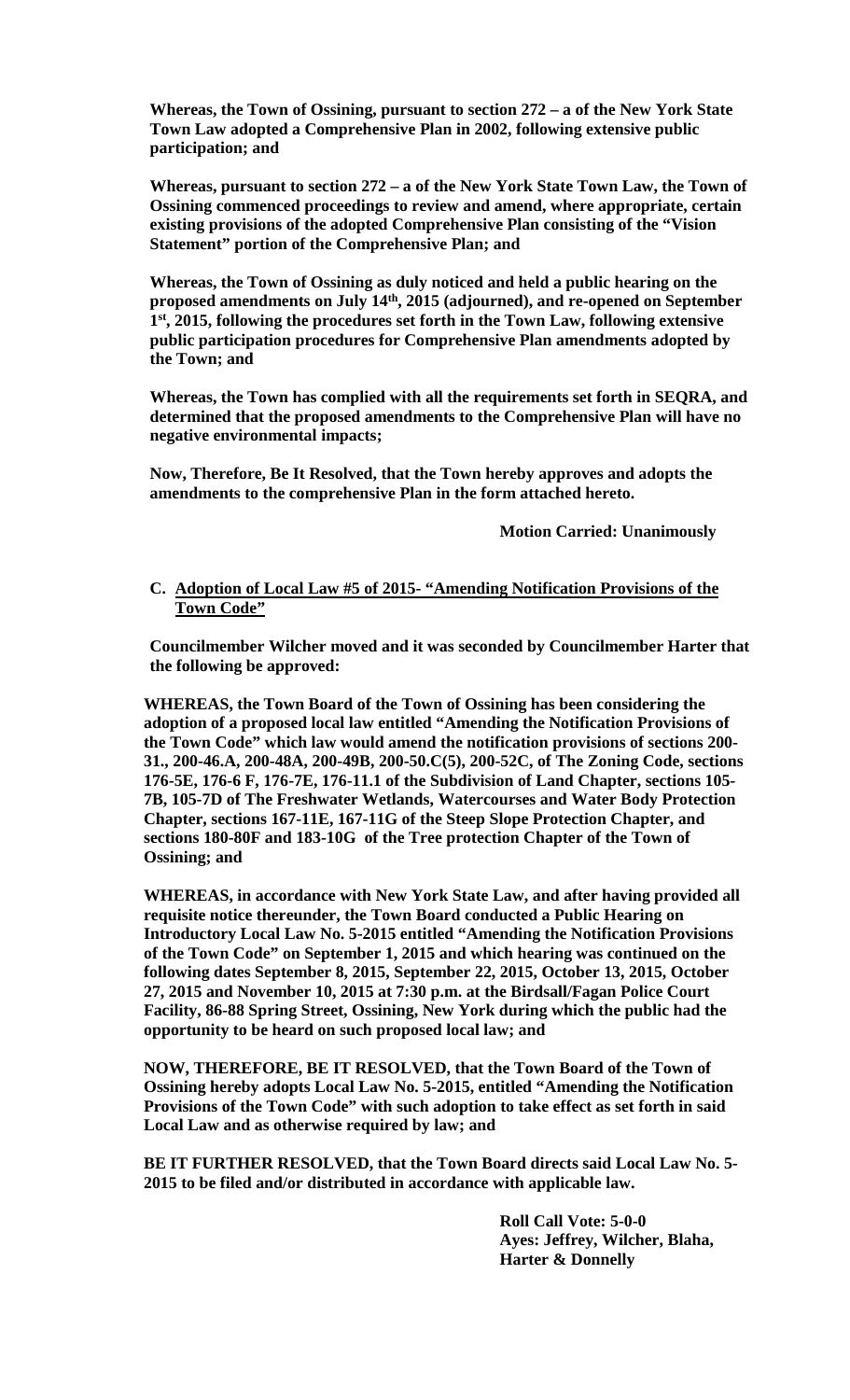**D. Adoption of Local Law #6 of 2015 – Amending the Subdivision of Land and Tree Protection Chapters of the Town Code**

**Councilmember Jeffrey moved and it was seconded by Councilmember Wilcher that the following be approved:**

**WHEREAS, the Town Board of the Town of Ossining has been considering the adoption of a proposed local law entitled "Amending the Subdivision of Land and Tree Protection Chapters of the Town Code" which law would amend section 176- 20B of the Subdivision of Land Chapter and 183-6 of the Tree protection Law of the Town of Ossining; and**

**WHEREAS, in accordance with New York State Law, and after having provided all requisite notice thereunder, the Town Board conducted a Public Hearing on Introductory Local Law No. 6-2015 entitled "Amending the Subdivision of Land and Tree Protection Chapters of the Town Code" on September 1, 2015 and continued on September 8, 2015, September 22, 2015, October 13, 2015, October 27, 2015 and November 10, 2015 at 7:30 p.m. at the Birdsall/Fagan Police Court Facility, 86-88 Spring Street, Ossining, New York during which the public had the opportunity to be heard on such proposed local law; and** 

**NOW, THEREFORE, BE IT RESOLVED, that the Town Board of the Town of Ossining hereby adopts Local Law No. 6-2015, entitled "Amending the Subdivision of Land and Tree Protection Chapters of the Town Code" with such adoption to take effect as set forth in said Local Law and as otherwise required by law; and** 

**BE IT FURTHER RESOLVED, that the Town Board directs said Local Law No. 6- 2015 to be filed and/or distributed in accordance with applicable law.** 

> **Roll Call Vote: 5-0-0 Ayes: Jeffrey, Wilcher, Blaha, Harter & Donnelly**

#### **E. Adoption of Local Law #7 of 2015- "Amending the Freshwater Wetlands, Watercourses and Water Bodies Protection Chapter of the Town Code"**

**Councilmember Blaha moved and it was seconded by Councilmember Harter that the following be approved:**

**WHEREAS, the Town Board of the Town of Ossining has been considering the adoption of a proposed local law entitled "Amending the Freshwater Wetlands, Watercourses, and Water Bodies Protection Chapter of the Town Code", which law would amend sections 105-1A,105-2B105-3A, 105-5A, 105B(4), 105-5C, 105-6A (8) 105-8A,105-8B, 105-10B and 105-10C and adding new sections 105-2B, 105-1A, and 105-6A of the Freshwater Wetlands, Watercourses and Water Body Protections Chapter of the Town of Ossining; and**

**WHEREAS, in accordance with New York State Law, and after having provided all requisite notice thereunder, the Town Board conducted a Public Hearing on Introductory Local Law No. 7-2015 entitled "Amending the Freshwater Wetlands, Watercourses, and Water Bodies Protection Chapter of the Town Code" on September 1, 2015 and continued on September 8, 2015, September 22, 2015, October 13, 2015, October 27, 2015 and November 10, 2015 at 7:30 p.m.at the Birdsall/Fagan Police Court Facility, 86-88 Spring Street, Ossining, New York during which the public had the opportunity to be heard on such proposed local law; and** 

**NOW, THEREFORE, BE IT RESOLVED, that the Town Board of the Town of Ossining hereby adopts Local Law No. 7-2015, entitled "Amending the Freshwater Wetlands, Watercourses, and Water Bodies Protection Chapter of the Town Code"**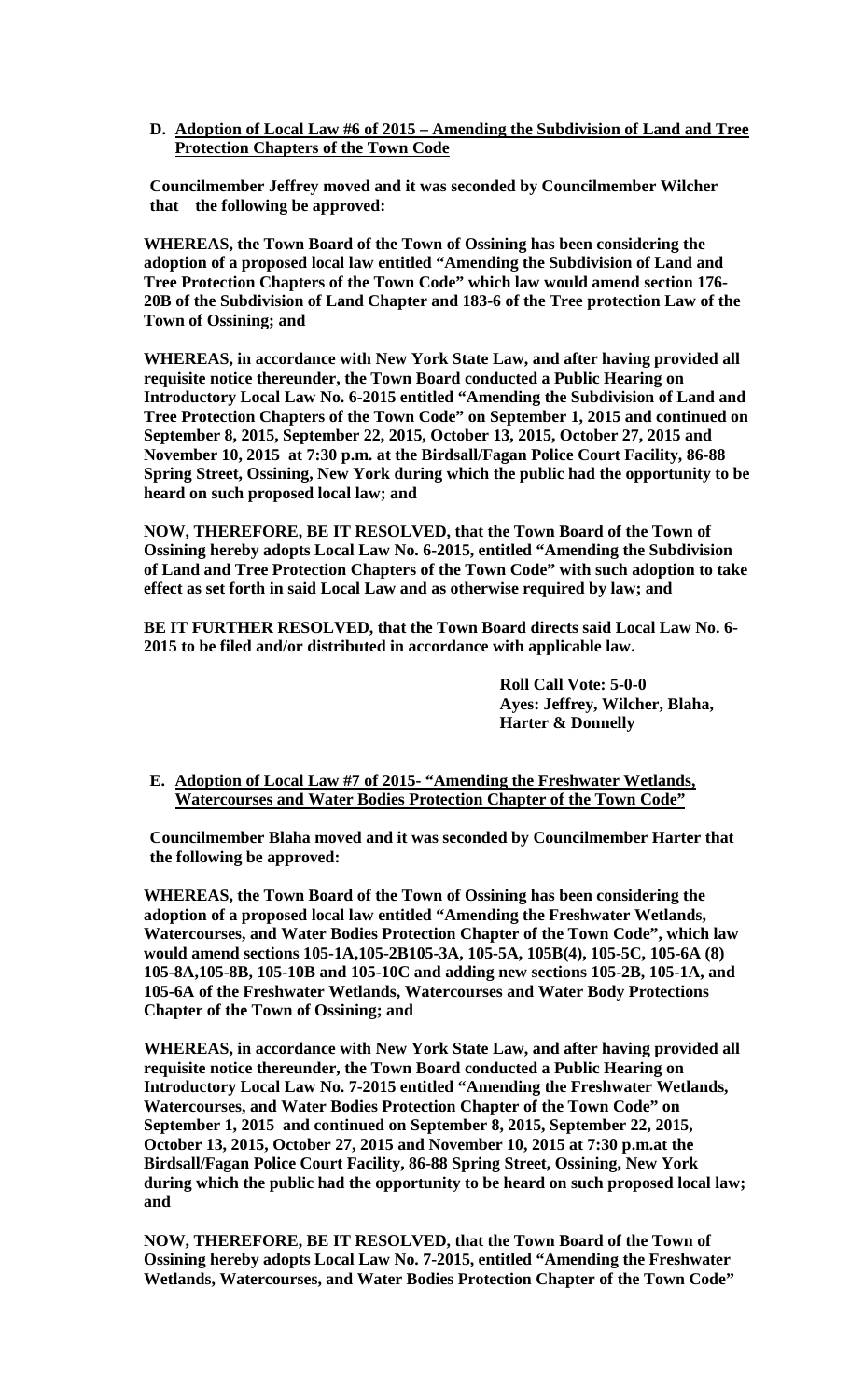**with such adoption to take effect as set forth in said Local Law and as otherwise required by law; and** 

**BE IT FURTHER RESOLVED, that the Town Board directs said Local Law No. 7- 2015 to be filed and/or distributed in accordance with applicable law.** 

> **Roll Call Vote: 5-0-0 Ayes: Jeffrey, Wilcher, Blaha, Harter & Donnelly**

# **F. Adoption of Local Law #8 of 2015-"Amending the Steep Slope Protection Chapter of the Town Code"**

**Councilmember Blaha moved and it was seconded by Councilmember Wilcher that the following be approved:**

**WHEREAS, the Town Board of the Town of Ossining has been considering the adoption of a proposed local law entitled "Amending the Steep Slope Protection Chapter of the Town Code" which law would amend section 167-5 of the Steep Slope Protection Chapter of the code of the Town of Ossining; and**

**WHEREAS, in accordance with New York State Law, and after having provided all requisite notice thereunder, the Town Board conducted a Public Hearing on Introductory Local Law No. 8-2015 entitled "Amending the Steep Slope Protection Chapter of the Town Code" on September 1, 2015 and continued on September 8, 2015, September 22, 2015, October 13, 2015, October 27, 2015 and November 10, 2015 at 7:30 p.m. at the Birdsall/Fagan Police Court Facility, 86-88 Spring Street, Ossining, New York during which the public had the opportunity to be heard on such proposed local law; and** 

**NOW, THEREFORE, BE IT RESOLVED, that the Town Board of the Town of Ossining hereby adopts Local Law No. 8-2015, entitled "Amending the Steep Slope Protection Chapter of the Town Code" with such adoption to take effect as set forth in said Local Law and as otherwise required by law; and** 

**BE IT FURTHER RESOLVED, that the Town Board directs said Local Law No. 8- 2015 to be filed and/or distributed in accordance with applicable law.** 

> **Roll Call Vote: 5-0-0 Ayes: Jeffrey, Wilcher, Blaha, Harter & Donnelly**

# **G. .Adoption of Local Law #9 of 2015-"Amending the Subdivision of Land and Zoning Chapters of the Town Code"**

**Councilmember Harter moved and it was seconded by Councilmember Jeffrey that the following be approved:**

**WHEREAS, the Town Board of the Town of Ossining has been considering the adoption of a proposed local law entitled "Amending the Subdivision of Land and Zoning Chapters of the Town Code" which law would amend sections 200-6 F, of the Zoning Chapter and 176-18 F of the Subdivision of Land Chapters of the Town of Ossining.** 

**WHEREAS, in accordance with New York State Law, and after having provided all requisite notice thereunder, the Town Board conducted a Public Hearing on Introductory Local Law No. 9-2015 entitled "Amending the Subdivision of Land and Zoning Chapters of the Town Code" on September 1, 2015 and continuing on September 8, 2015, September 22, 2015, October 13, 2015, October 27, 2015 and November 10, 2015 at 7:30 p.m. at the Birdsall/Fagan Police Court Facility, 86-88**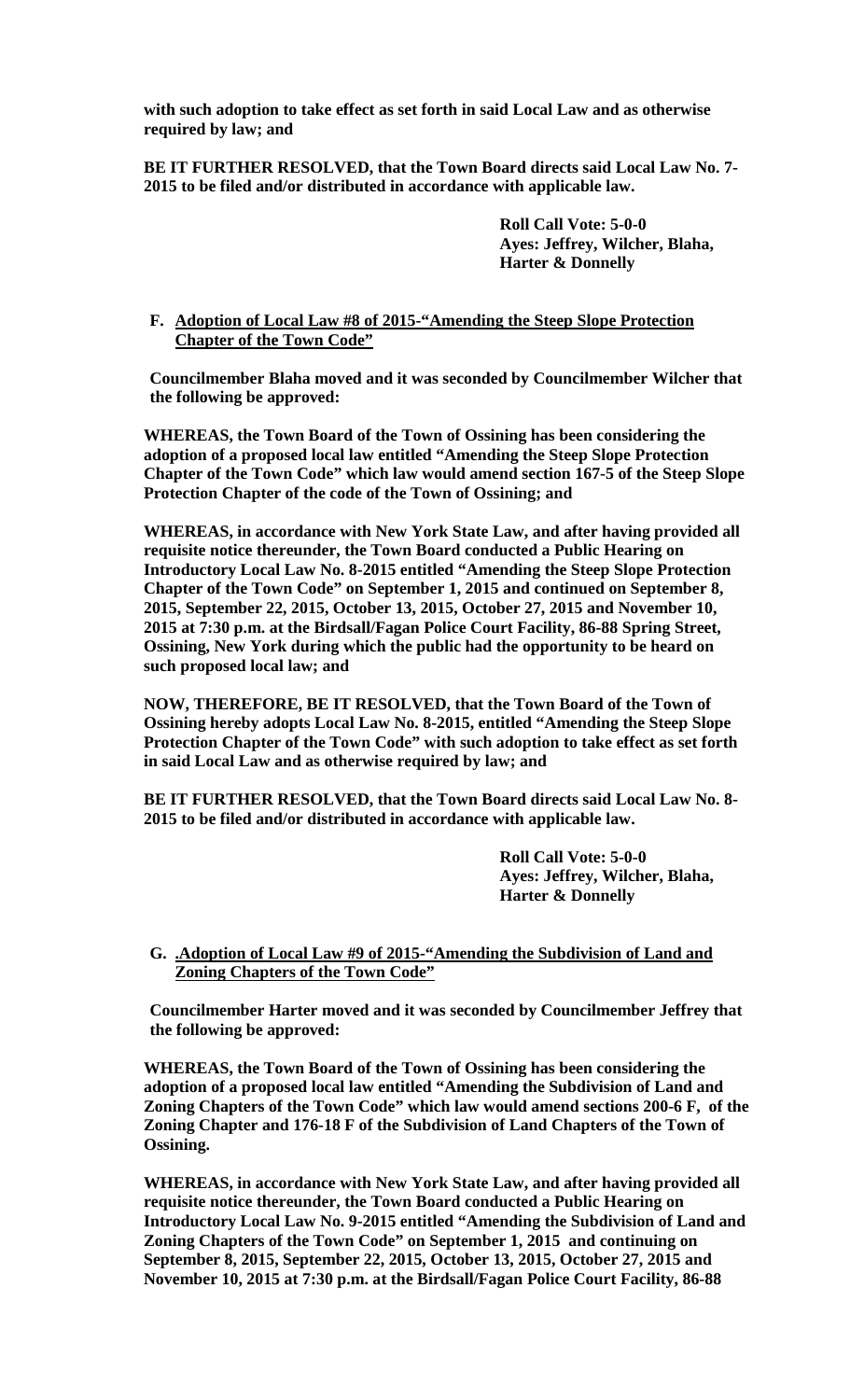**Spring Street, Ossining, New York during which the public had the opportunity to be heard on such proposed local law; and** 

**NOW, THEREFORE, BE IT RESOLVED, that the Town Board of the Town of Ossining hereby adopts Local Law No. 9-2015, entitled "Amending the Subdivision of Land and Zoning Chapters of the Town Code" with such adoption to take effect as set forth in said Local Law and as otherwise required by law; and** 

**BE IT FURTHER RESOLVED, that the Town Board directs said Local Law No. 9- 2015 to be filed and/or distributed in accordance with applicable law.** 

> **Roll Call Vote: 5-0-0 Ayes: Jeffrey, Wilcher, Blaha, Harter & Donnelly**

**H. Adoption of Local Law #10 of 2015 – Adding a Chapter Entitled 'Architectural Review Board' To the Town Code** 

**Councilmember Wilcher moved and it was seconded by Councilmember Jeffrey that the following be approved:**

**WHEREAS, the Town Board of the Town of Ossining has been considering the adoption of a proposed local law entitled "Adding a Chapter Entitled 'Architectural Review Board' To the Town Code" which law would Add a Chapter Entitled "Architecture Review Board to the code of the Town of Ossining.** 

**WHEREAS, in accordance with New York State Law, and after having provided all requisite notice thereunder, the Town Board conducted a Public Hearing on Introductory Local Law No. 10-2015 entitled "Adding a Chapter Entitled 'Architectural Review Board' To the Town Code" on September 10, 2015 and continuing on September 22, 2015, October 13, 2015, October 27, 2015 and November 10, 2015 at 7:30 p.m. at the Birdsall/Fagan Police Court Facility, 86-88 Spring Street, Ossining, New York during which the public had the opportunity to be heard on such proposed local law; and** 

**NOW, THEREFORE, BE IT RESOLVED, that the Town Board of the Town of Ossining hereby adopts Local Law No. 10-2015, entitled "Adding a Chapter Entitled 'Architectural Review Board' To the Town Code" with such adoption to take effect as set forth in said Local Law and as otherwise required by law; and** 

**BE IT FURTHER RESOLVED, that the Town Board directs said Local Law No. 10- 2015 to be filed and/or distributed in accordance with applicable law.** 

> **Roll Call Vote: 5-0-0 Ayes: Jeffrey, Wilcher, Blaha, Harter & Donnelly**

**I.Adoption of Local Law #11 of 2015- "Amending Enforcement Provisions for Accessory Dwelling Units in Single Family Homes within the Town of Ossining"**

**Councilmember Jeffrey moved and it was seconded by Councilmember Wilcher that the following be approved:**

**WHEREAS, the Town Board of the Town of Ossining has been considering the adoption of a proposed local law entitled "Amending Enforcement Provisions for Accessory Dwelling Units in Single Family Homes within the Town of Ossining" which law would amend the Chapter 50 of the Town of Ossining; and**

**WHEREAS, in accordance with New York State Law, and after having provided all requisite notice thereunder, the Town Board conducted a Public Hearing on Introductory Local Law No. 11-2015 entitled "Amending Enforcement Provisions for**